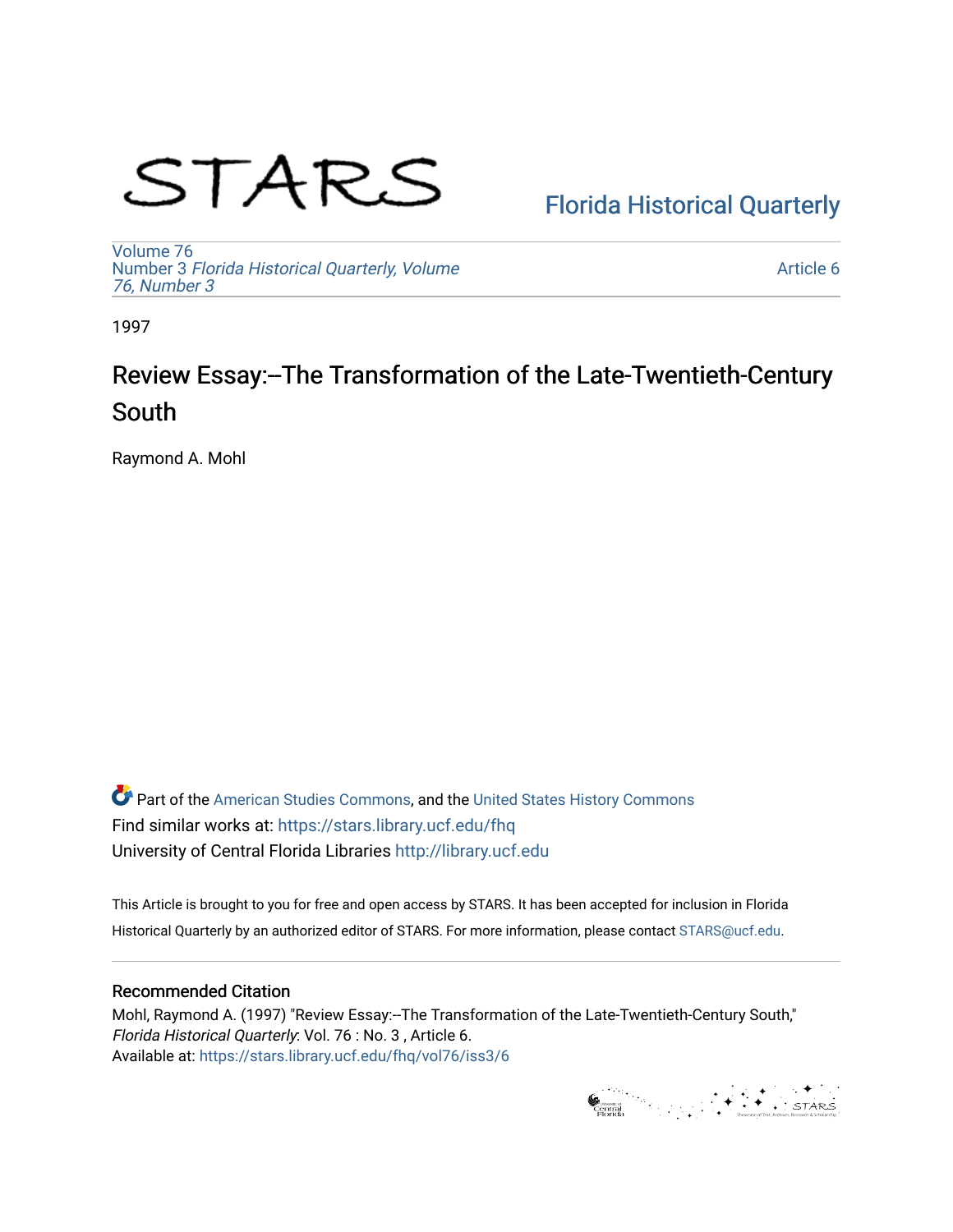### The Transformation of the Late-Twentieth-Century South

#### *by* RAYMOND A. MOHL

*The New South, 1945-1980.* By Numan V. Bartley. *A History of the South.* Volume XI. Edited by Wendell Holmes Stephenson and E. Merton Coulter. (Baton Rouge: Louisiana State University Press, 1995. Publishers preface, author's preface, essay on authorities, index. \$39.95 hardcover.)

VER the past few decades, the study of southern history has experienced an impressive scholarly renewal. Few areas of modern American scholarship have produced such exciting new work. Traditional subjects such as the antebellum South, the Civil War and Reconstruction, and post-Reconstruction southern politics and race relations have been reworked and reinterpreted. Recent social and cultural history approaches have given us new perspectives on slavery and slaves, the white and black working class, black and white women, urban and rural life, family and religion, and the cultural imperatives that shaped and molded the southern experience. Above all, however, southern historical scholarship has moved solidly into the twentieth century. This outpouring of work on the modern South— on southern politics, on race relations, on civil rights, on rural and urban change, and on many other subjects— has made possible Numan V. Bartley's compelling synthesis, *The New South, 1945-1980,* the eleventh volume in Louisiana State University Press's distinguished *History of the South* series.

Bartley's academic credentials for this masterful work on the post-World War II South are impressive. He has been writing about the modern South since the 1960s. His first book, *The Rise of Massive Resistance: Race and Politics in the South during the 1950s* (1969), remains the classic study of southern white resistance to racial change and civil rights. Bartley has also explored other dimensions of modern southern history in his later work, including: *From Thurmond to Wallace: Political Tendencies in Georgia, 1948-1968* (1970);

Raymond A. Mohl is professor of history and chair of the department of history at the University of Alabama at Birmingham.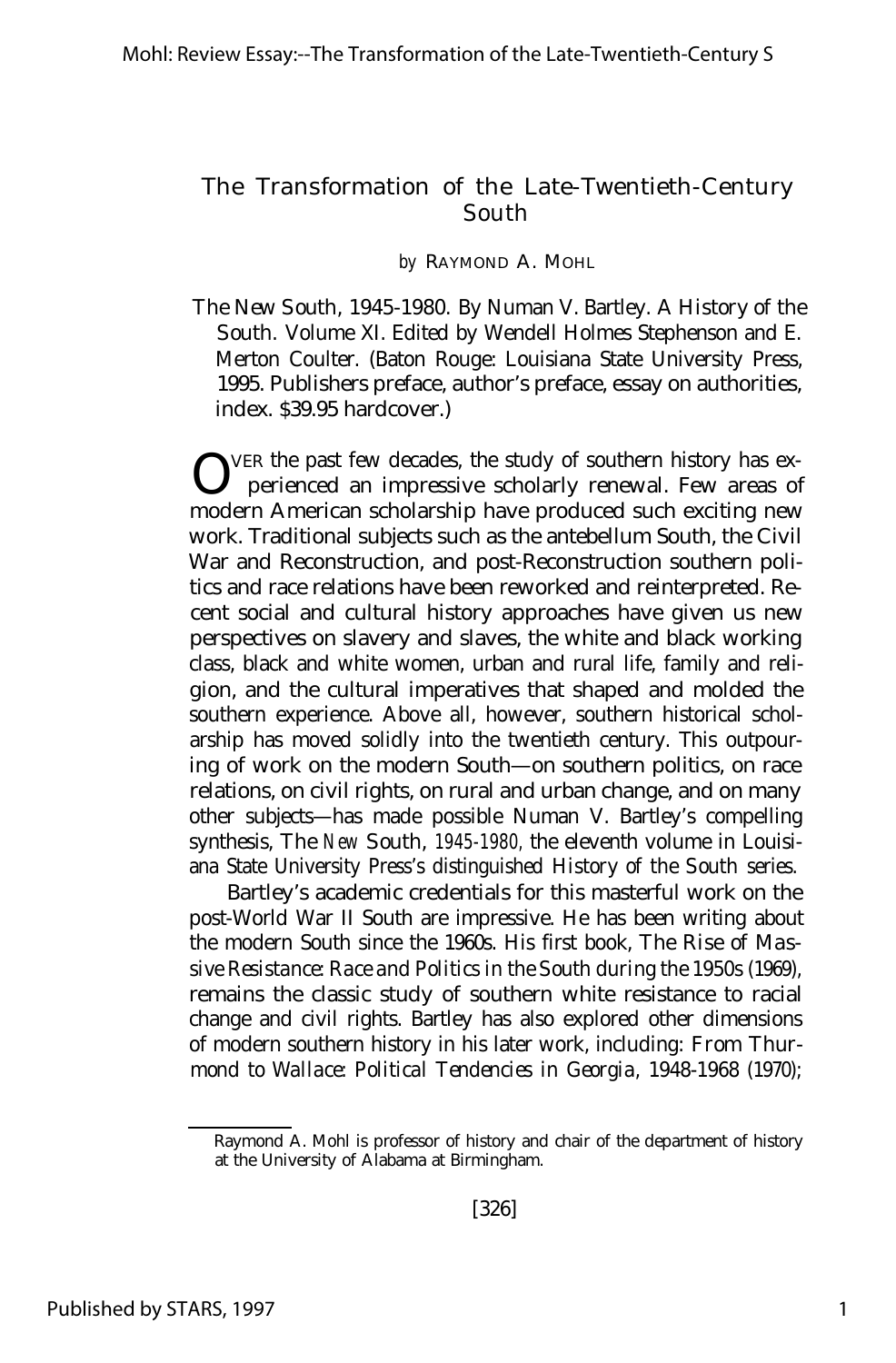*Southern Politics and the Second Reconstruction* (1975), co-authored with Hugh Davis Graham; and *The Creation of Modern Georgia* (1983). Numan Bartley, in short, has spent his entire academic career seeking to understand modern southern history, especially the region's political history, and this background has served him well in the preparation of his latest book.

This new synthesis on the late-twentieth-century South ranges widely across the full spectrum of postwar southern change. Like most good history, it effectively manages to balance the general with the specific. It outlines the broad, sweeping forces that affected the South and produced dramatic and modernizing change, while at the same time illustrating those forces with judiciously selected evidence from the story of modern southern history. Consequently, the book is both interpretive and narrative, and a compelling narrative at that. Bartley's *The New South* certainly will be regarded for some time to come as an essential starting point for any discussion of modern southern history.

Change provides the interpretive framework for understanding the evolution of Bartley's "New South." In 1940, the South was described as an economic backwater of the nation typified by agriculture and rural poverty. The region badly lagged behind the rest of the United States in economic growth, personal income, education, health care, indoor plumbing, and other measurable social statistics. It also had higher rates of illiteracy, homicide, suicide, and lynching. It had a "colonial" economy dominated by absentee owners, mostly from the Northeast, who controlled the region's access to capital and credit. By 1980, the terminal point of Bartley's account, the South had become, amazingly to many, an integral part of the dynamic and economically vibrant "Sunbelt" region. During that forty-year period, dramatic demographic changes, along with the mechanization of southern agriculture, resulted in a vast rural depopulation. As millions of people moved off the farm (about ten million people between 1940 and 1960 alone), the South experienced the explosive growth of an urban and metropolitan culture. The proportion of southerners living in cities more than doubled between 1940 and 1960, rising from twenty percent to almost forty-four percent. These demographic tendencies intensified still further between 1960 and 1980.

By the 1980s dynamically growing urban Florida, Georgia, and Texas had come to represent the "new" South. Rural and small town culture coexisted uneasily with the downtown skyscrapers and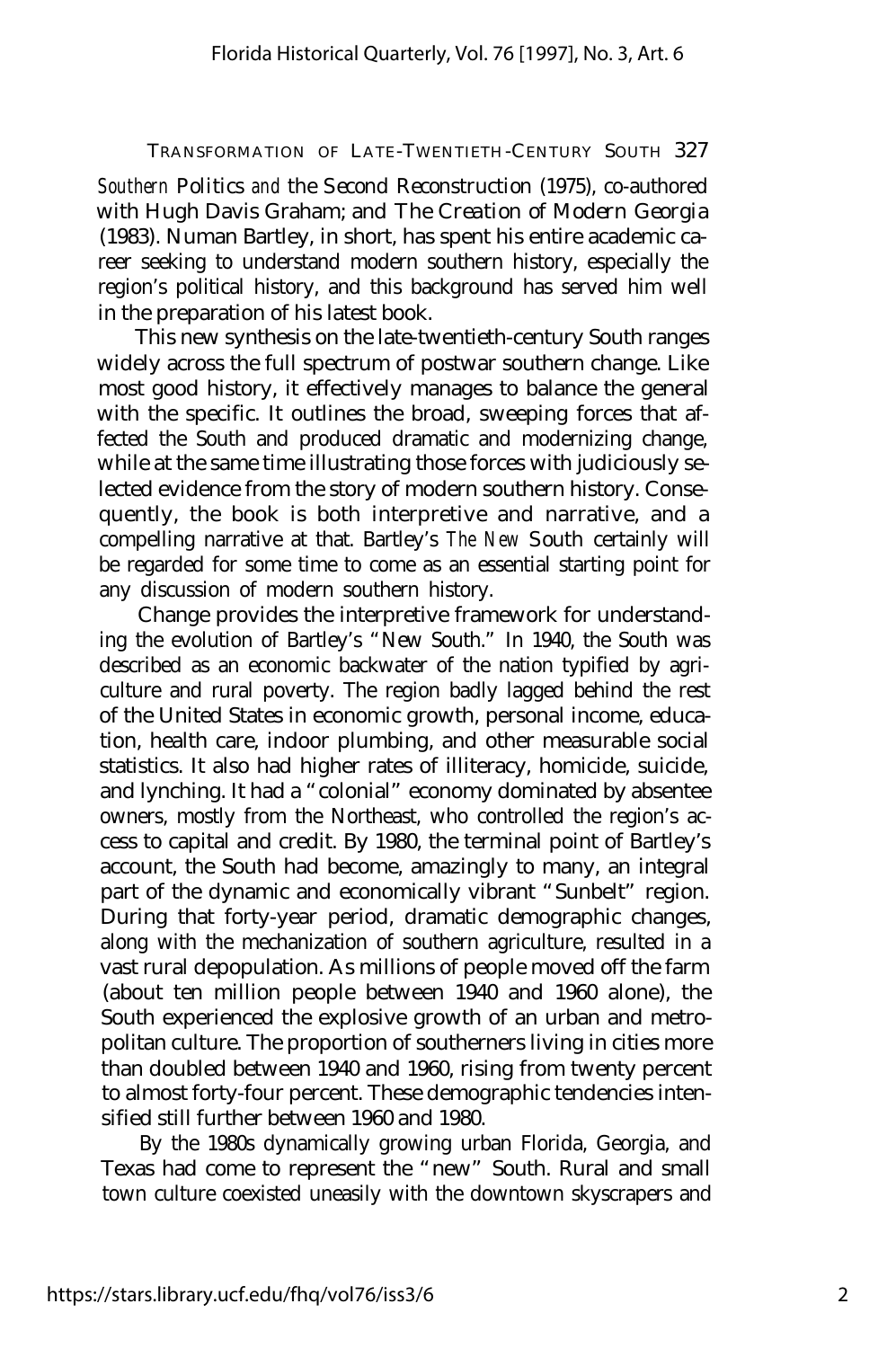burgeoning suburbs of the metropolitan South. Indeed, as Bartley portrays these changes, internal migration, urbanization, and the much more diversified economy that accompanied urban growth contributed to the decline, perhaps even the disintegration, of traditional southern culture based on family, church, and community. Urbanization brought new levels of social conflict and racial discord to the South. The postwar era witnessed powerful shifts in southern race relations, especially as the civil rights movement heated up in the 1950s and 1960s. Southern politics also experienced big changes over time, as the old conservative county elites who dominated local affairs gradually were displaced by moderate, liberal, or black politicians more attuned to the modernizing trends of the time.

Bartley credits World War II with initiating, or at least accentuating and accelerating, the massive changes outlined above. The war abruptly stimulated southern migration, as young men were mobilized into the armed forces; others, including blacks and women, migrated to urban centers in the North and South, seeking work in war industries. The South became an important regional force in the wartime military machine. Military training bases were heavily concentrated in the southern states. Year-round good flying weather made the South an ideal location for flight training. Big naval bases in Norfolk, Jacksonville, and Pensacola, and huge air bases in Texas and throughout the region brought the federal government into the South as never before. Aircraft factories in Georgia and Texas, and shipbuilding in Florida, Alabama, and Mississippi dramatically altered the labor market and pumped up local economies. These vast federal investments fueled economic and urban growth. Traditional southern social relations were rocked as well, as blacks and women found new places in the defense plants and shipyards. Blacks who had served in the military or worked in the defense industries emerged from the war with higher expectations for the future, setting the stage for the civil rights movement. Recent historians have concurred on the importance of World War II in triggering demographic, economic, and social change at home, and Bartley's work on the South confirms this analysis.

Bartley devotes considerable attention to the changing political landscape of the modern South. Indeed, tracing the shifting and often contradictory political tendencies of postwar southern politics forms much of the core of Bartley's book. Despite the na-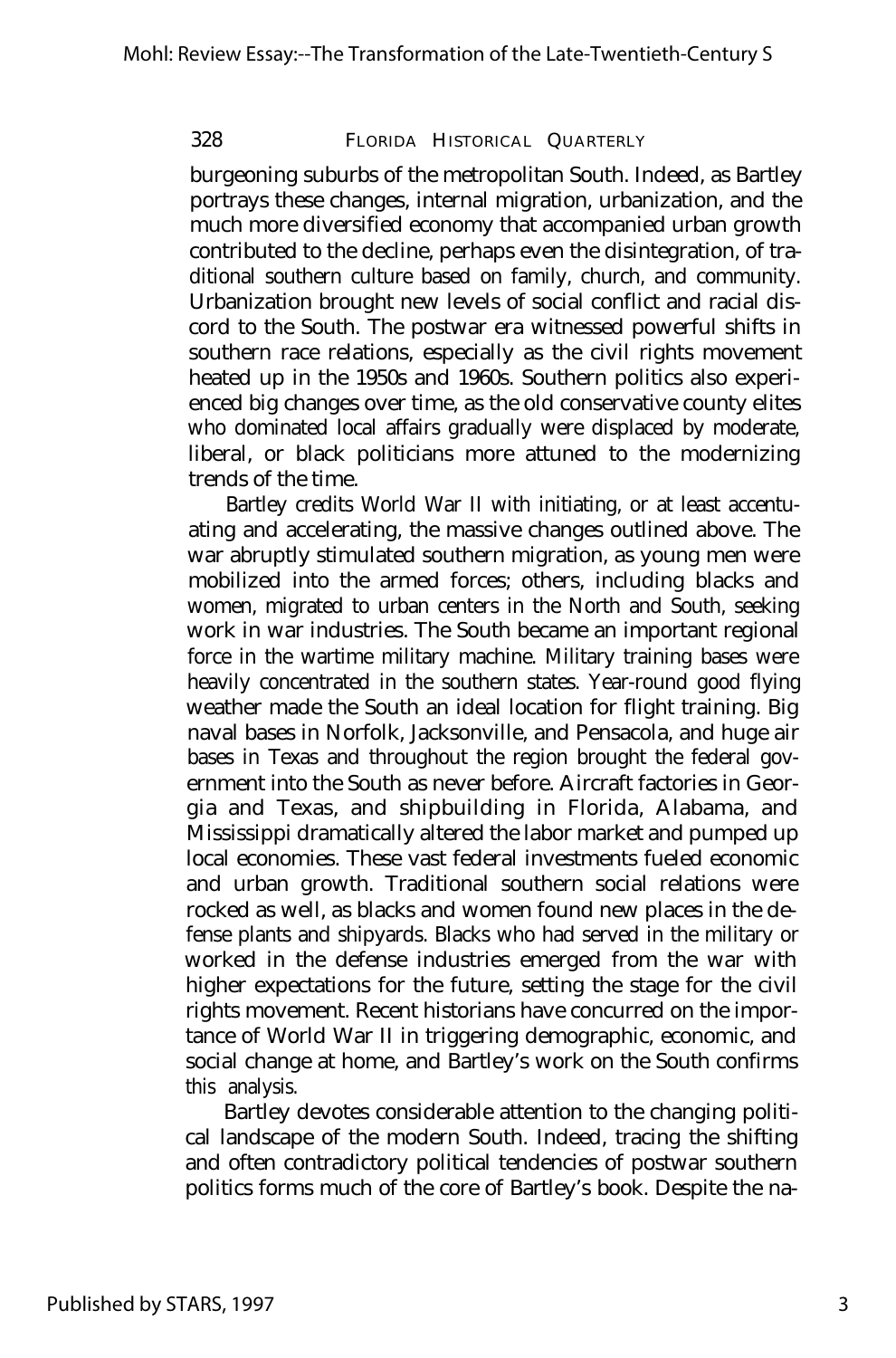tional image of a one-party Democratic South, southern politics was never monolithic. In the immediate postwar years, sharply defined differences and divergencies became commonplace. Southern New Dealers— committed liberals— carried their political principles into the postwar period and pursued a "popular front liberalism" focused on issues of class. The labor movement's Operation Dixie, a CIO project that sought to build political and industrial democracy in the South, reflected the persistence of New Deal liberalism in the postwar South. However, the southern labor movement divided over the issue of race, with the left wing committed to interracial unionism and the right wing wedded to segregation in the unions and on the job. Other postwar liberals pursued interracialism and civil rights through other means, such as the work of the Southern Conference for Human Welfare (SCHW) and the Southern Conference Education Fund (SCEF). Both groups were quickly marginalized politically during the anticommunist frenzy of the McCarthy era, as right-wing opponents pinned the communist label on SCHW and SCEF. Bartley minimizes the importance of these small and underfunded organizations, but they were viciously attacked by mainstream southern politicians because they challenged the ruling orthodoxy on race and class.

That southern political orthodoxy emerged from the war in reinvigorated form, especially in the presidential election of 1948. In that raucous election year, conservative southern Democrats bolted from the party over the inclusion of a civil rights plank in the Democratic platform, running South Carolina governor Strom Thurmond for president on the Dixiecrat ticket. The Dixiecrats publicly emphasized the idea of states' rights, but clearly race was their central concern. Although polling substantial voter support in the Deep South in a failed election bid, the reactionary Dixiecrats of 1948 nevertheless set the stage for the political cleavages of the next several decades.

As Bartley moves his analysis into the 1950s and after, southern political controversies converged with civil rights issues. As the civil rights struggle strengthened in the 1950s and as blacks began making gains in the courts and in national politics, southern conservatives dug in their heels to preserve "the southern way of life"; that is, they intended to maintain racial segregation no matter what the cost. Southern state legislatures and southern communities balked at school desegregation. White Citizens' Councils sprouted throughout the region to mobilize public sentiment and counter-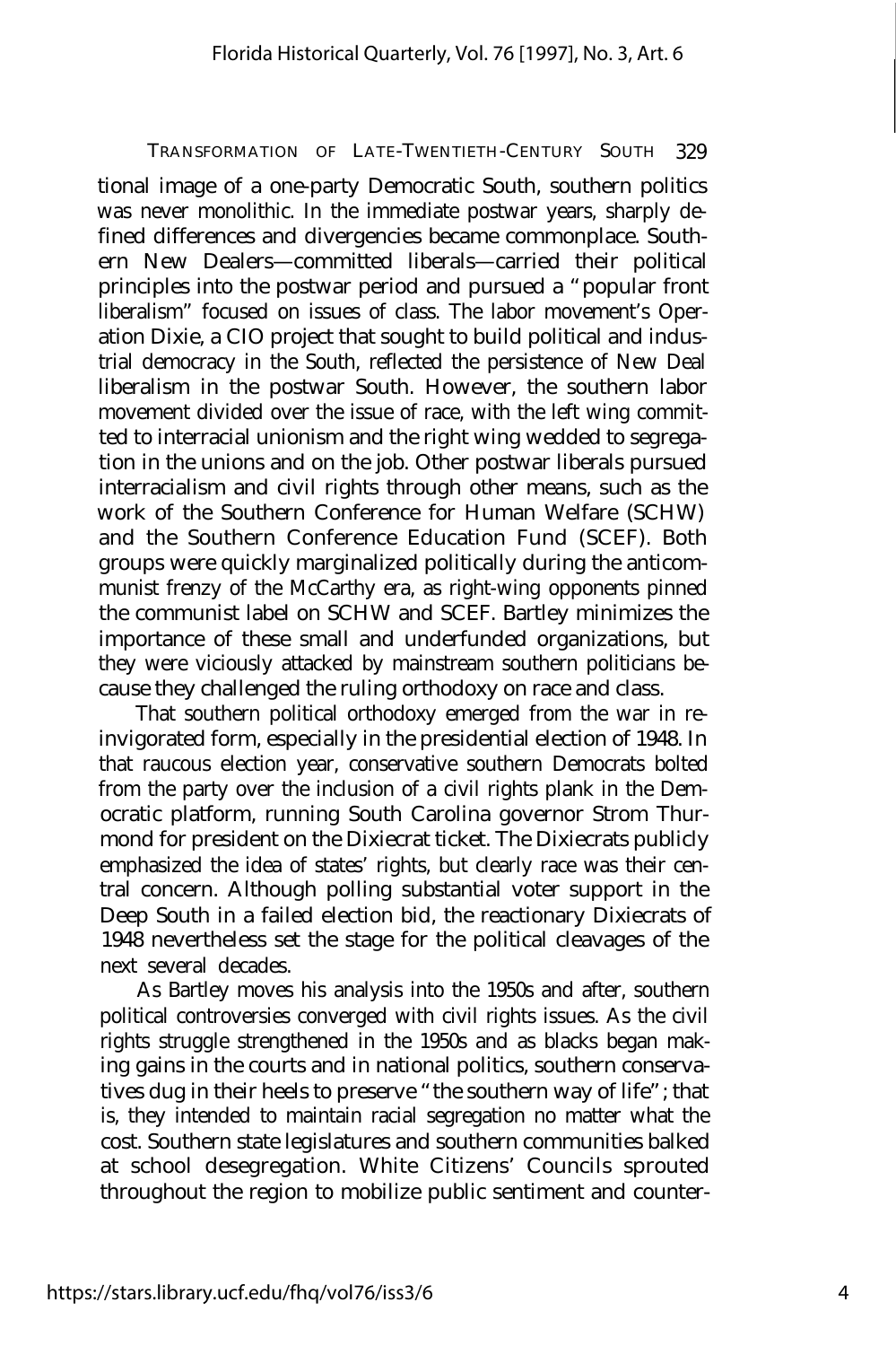act civil rights activism. Massive resistance was the consequence throughout the South. The Ku Klux Klan was rejuvenated in the postwar period, and violence against African Americans and civil rights activists was legitimized. Reactionary southern governors— Herman Talmadge in Georgia, Ross Barnett in Mississippi, George Wallace in Alabama— dramatized the commitment to segregation in speech and action. Even southern moderates, such as Florida governor LeRoy Collins, initially pledged their allegiance to segregation, as did his successors in Tallahassee, Farris Bryant, Haydon Burns, and Claude Kirk. And at the national level, presidents from Truman to Nixon (Lyndon Johnson was an exception on this issue) were reluctant to challenge the segregationists because they needed the political support of the southern conservatives in Congress, many of whom chaired important congressional committees because of their seniority.

The anticommunist hysteria of the 1950s, hyped by Wisconsin Senator Joseph McCarthy, also played into the segregationist strategy of the southern conservatives. Standing up for segregation was a patriotic endeavor in the postwar South, but reactionaries in the South (and in the North, as well) believed that advocating civil rights for African Americans or supporting the civil liberties guaranteed by the Bill of Rights were part of a desperate communist plot to overthrow the "American way." Eight southern states established anticommunist investigative committees or commissions, paralleling the House Un-American Affairs Committee and McCarthy's Senate Subcommittee on Internal Security. In 1956, for instance, the Florida legislature created the Florida Legislative Investigation Committee, initially to search for communists in the Miami NAACP; the committee later targeted homosexual professors in the state universities, who also were considered to be dangerous left-wingers. This bizarre witch-hunt in the Sunshine State, which carried over into the early 1960s typified the retrograde nature of mainstream southern social and political thought in the red-hunting years of the Cold War era. The climate of fear and repression promoted the idea that desegregation and communism were part of the same anti-American scheme. In a strange and twisted way, many southerners equated standing up for segregation with fighting communism.

The battle over segregation and civil rights completely dominated southern life and politics for several decades after World War II. Bartley does an excellent job exploring this complex subject. He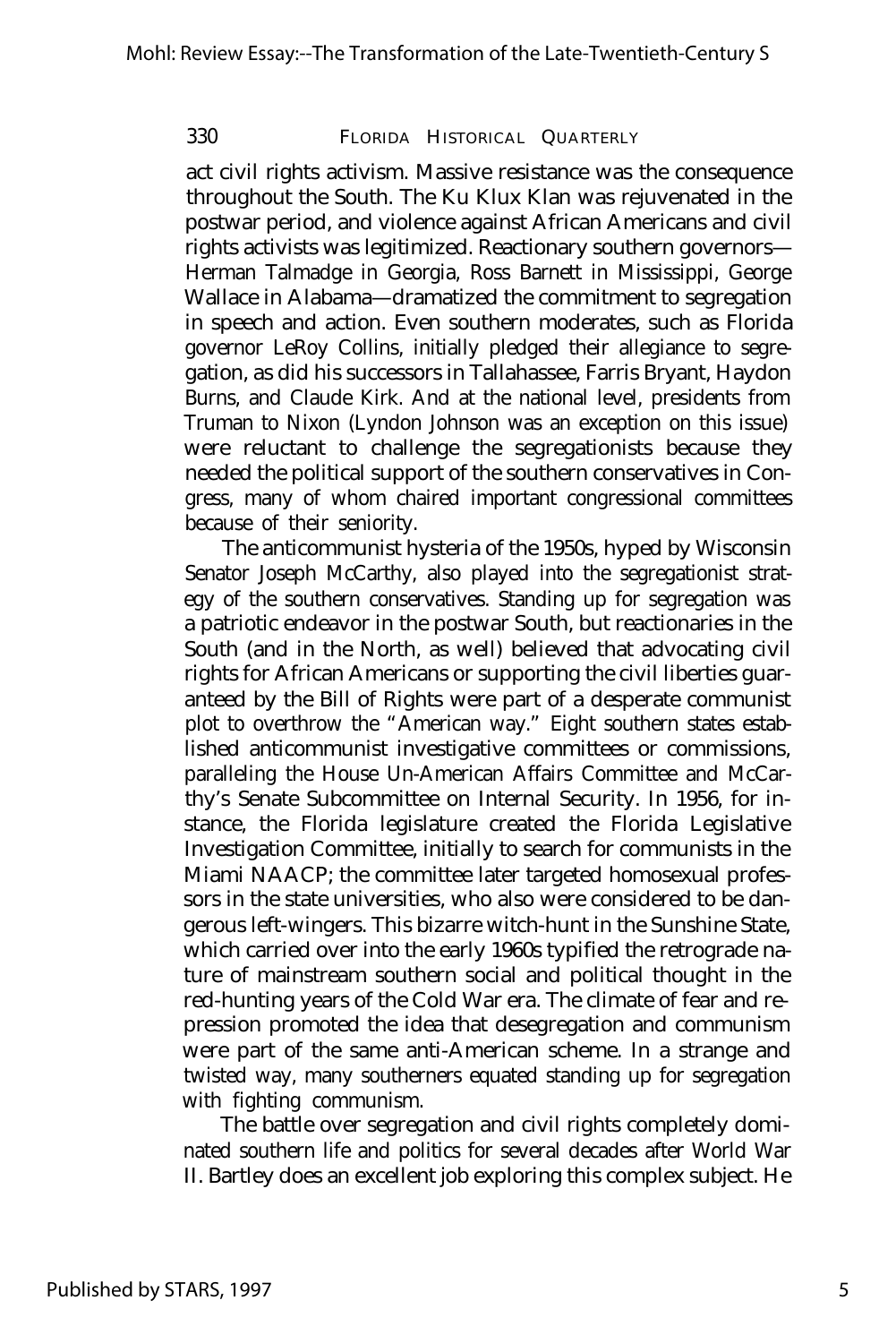demonstrates in some detail the growing southern disillusionment with the hard-line segregationist stance and the eventual emergence of a more moderate position— a position taken by "business progressives," some powerful religious leaders such as Oral Roberts, and, by the late 1960s a new generation of progressive southern governors, such as Jimmy Carter in Georgia, Dale Bumpers in Arkansas, and Reuben Askew in Florida. By the 1960s then, moderate southerners gradually began to move the South away from the hardline segregationist ideology that had characterized the early postwar decades.

Even more significant than the southern moderates, however, was the impact of the civil rights movement. In two important chapters, Bartley traces the evolution of civil rights activism in the South, beginning with the student sit-ins in 1960. The author correctly notes the bottom-up, grass-roots nature of the sit-ins and later forms of activism such as freedom rides, voter registration, community organization, and protest marches and demonstrations. As Bartley writes, the sit-in movement not only challenged segregation, but "it was also a rejection of the racial diplomats and the NAACP" (303). At the grass-roots level, activist southern blacks became increasingly frustrated by the slow-moving, gradualist nature of the top-down leadership of the NAACP and Martin Luther King's Southern Christian Leadership Conference (SCLC). Other civil rights groups with more activist programs and more immediate goals led the charge against southern segregation— especially the Congress of Racial Equality (CORE) and the Student Nonviolent Coordinating Committee (SNCC). Local chapters of these two groups functioned more or less autonomously, suggesting that by the 1960s there were many civil rights *movements* rather than a single movement dominated by a few national leaders and organizations. Segregation was challenged all over the South by local people acting together and forcefully demanding change.

Bartley also demonstrates clearly that in the early years the civil rights activists got little help from Washington. President Truman was lukewarm on the subject of southern race relations, and his administration's civil rights proposals (anti-poll tax, anti-lynching, fair employment practices legislation, and desegregation of interstate transportation) had little chance of congressional passage and did little to jeopardize "the underlying structure of racial segregation" (75). President Eisenhower supported voting rights, but he was unhappy about sending federal troops to Little Rock to en-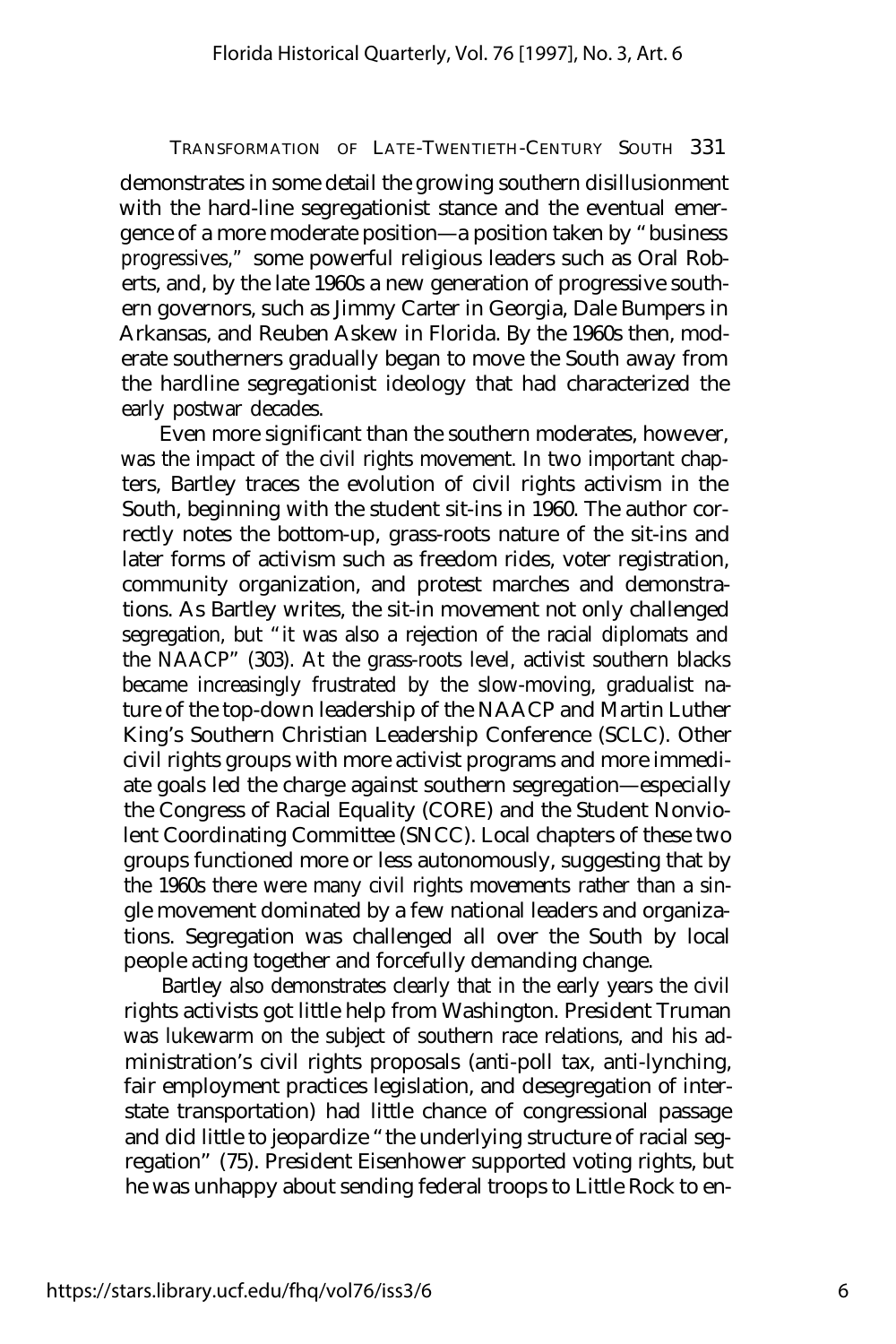force school desegregation, and he had little patience with black demands for greater progress on civil rights. In Bartley's analysis, President Kennedy was no strong supporter of civil rights, either. He sought to retain the political support of conservative southern congressmen, thus no substantial challenge to segregation could be mounted. JFK did support voter registration, and he made some "symbolic" gestures such as the desegregation of the White House press corps. But Kennedy's Justice Department cavalierly abandoned civil rights workers and voter registrants in the South, who were subjected to violence at the hands of segregationist mobs. And for years, the FBI under Director J. Edgar Hoover had been claiming that the African American civil rights movement was being infiltrated and manipulated by communists, an argument that in the midst of the Cold War seemed to find easy and uncritical acceptance in Congress and the White House.

Bartley's chapters on the southern civil rights movement are among the strongest in the book. Although *The New South* is primarily a synthesis of published scholarship, the civil rights segment is grounded in original research in manuscript collections, including SNCC Papers, CORE Papers, SCLC Papers, Martin Luther King Jr. Papers, Voter Education Project Papers, civil rights files from the Kennedy and Johnson administrations, and oral histories in the Kennedy and Johnson libraries and elsewhere. Readers will find this section enlightening for numerous reasons: the emphasis on individual and community action in the civil rights movement; the infighting among groups and leaders to control the movement; the cynicism of federal officials toward the struggle of black and white Americans to achieve full racial equality; the shift from nonviolent actions to black power strategies; and finally the political empowerment of African Americans in the South, as blacks achieved elective office in small towns and big cities throughout the region. By 1980, voters in Atlanta, Birmingham, New Orleans, and Richmond had elected black mayors. The Civil Rights Act of 1964 and the Voting Rights Act of 1965 put into law many of the goals of civil rights activists, but race did not disappear as a deeply divisive issue. For instance, the controversy over busing to achieve integrated schools kept the racial fires burning throughout the 1970s. But Bartley also reports a "softening" of racial attitudes by white folk during that decade that helped to moderate and stabilize southern politics. But these moderating tendencies did little to improve the economic condition of most poor blacks, even as middle-class blacks were get-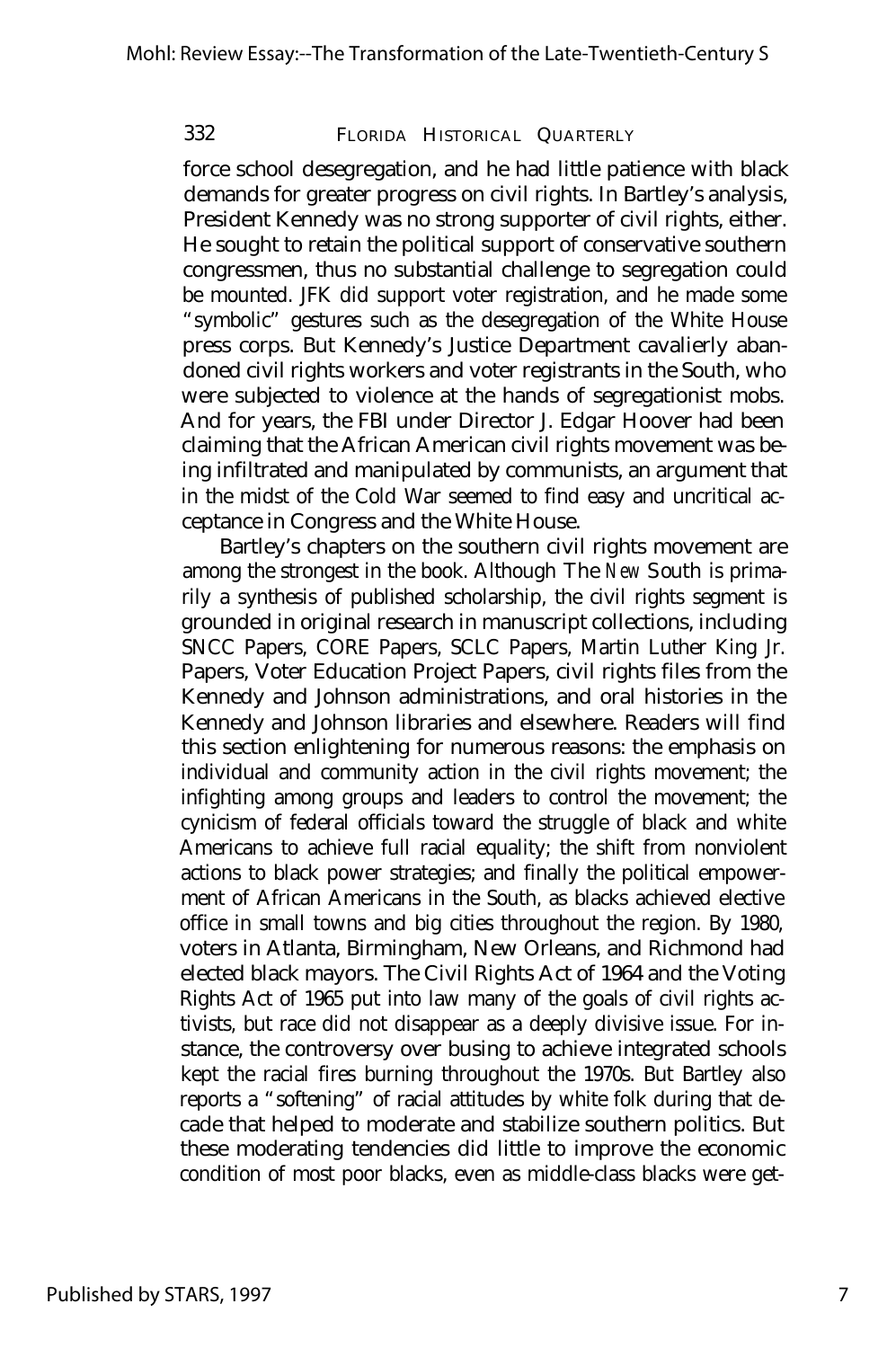ting elected to office or taking jobs in the expanding federal bureaucracy during the Great Society years and after. Political empowerment and economic empowerment did not necessarily coincide for most southern blacks.

Bartley brings his analysis of the postwar "new" South to a close with a chapter on the "Sunbelt South" of the 1970s. The term "Sunbelt" first achieved journalistic parlance in the 1970s as a shorthand for describing a cluster of powerful demographic, economic, and political changes in American life. In the late 1960s Republican strategist Kevin Phillips first conceived the Sunbelt as the nation's politically conservative southern rim, a conception that conflated the South and the West and helped Richard Nixon gain the White House in 1968. In the 1970s as the nation's industrial heartland suffered a nasty economic decline, observers discovered the reverse in the South and West— a thriving, expanding economy. A great demographic shift was also taking place, as the North and Midwest experienced severe population declines and the southern rim— especially Florida, Texas, and California— attracted unprecedented numbers of newcomers. For some, these complex changes suggested the emergence of a dynamic new region. The South had seemingly overcome its past and now appeared to be on the cutting edge of America's future. Many southerners eagerly abandoned history and embraced the Sunbelt— after all, it promised economic development, metropolitan growth, full integration into the mainstream of national life, and modernization in multifarious ways. Others demurred, such as writer John Egerton, whose book *The Americanization of Dixie: The Southernization of America* (1974) argued that the South seemed "to be abandoning the best features of southern culture and adopting the least admirable traits of the North" (443).

The rise of the Sunbelt way of thinking initially challenged those scholars and writers who conceived of the South as culturally distinct from the rest of the nation. The theme of continuity in southern history has had a long and active life, but the Sunbelt phenomenon posed a serious interpretive alternative. Adopting Sunbelt imagery made it possible for southerners to escape a past shaped by poverty, injustice, guilt, and defeat. Bartley does not go that far, but he does concede that the South has changed substantially over the course of the late twentieth century. The forces unleashed by the war initiated a far-reaching process of southern change. The campaign for massive resistance and the economic and political changes that led to the Sunbelt South also contrib-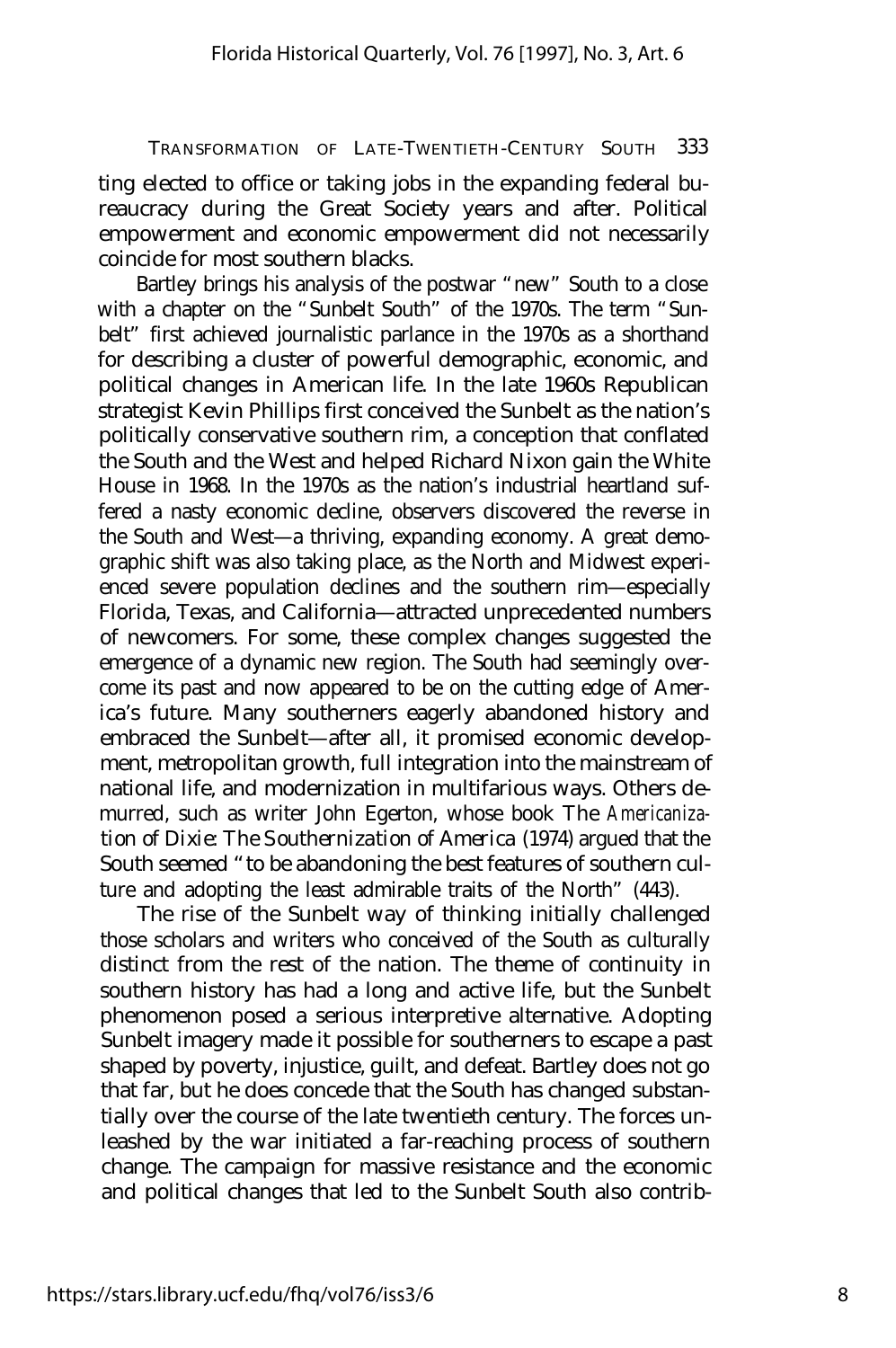uted in important ways to the modern transformation of the region. "The nature of southern identity underwent a crucial change" (450), Bartley writes, a change characterized by the emergence of a dominant suburban lifestyle, adoption of national consumer tastes, and the replacement of traditional southern folk culture by autonomous individualism. The "new" South of the postwar era, according to Bartley, was a South that had lost much of its distinctive character and regional identity.

There are many who would disagree with this judgment, who would contend that even in the late 1990s the South has retained a unique cultural presence, and who would argue that despite the impact of big change and mass culture the South remains considerably different. In accepting the "Americanization of the South" thesis, Bartley perhaps too easily has dismissed the substantial contemporary evidence for the persistence of southern culture and the continuity of southern history. The South has urbanized, but as historian David Goldfield has suggested in *Cotton Fields and Skyscrapers* (1982), persisting rural cultures have powerfully shaped southern urbanization. Southern manners, local attachments, and regional consciousness persist despite the on-going standardization and homogenization of American mass culture. The salience of religious belief and practice continues to distinguish southerners. Just listen to any radio station anywhere in the South on a Sunday. When strangers meet, the first topic of discussion often might be "What church do you go to?" Southern music and southern foodways remain distinctive, even as they become popular elsewhere. The South continues to be noted for its culinary delights: grits and collard greens, pecan pie and peach cobbler, fried catfish and fried okra, country ham and barbecued ribs. About what other region could a historian write of hogs as a regional cultural symbol?<sup>1</sup> Golf and tennis have captured the leisure time of Americans, but bass boats and pole-fishing symbolically reveal alternative leisure tastes in the South. Sociologist John Shelton Reed, who has made a career of writing about southern cultural persistence, has defined southerners as "people who eat grits, listen to country music, follow stock-car racing, support corporal punishment in the schools, hunt possum, go to Baptist churches, and prefer bourbon

<sup>1.</sup> S. Jonathan Bass, "'How 'bout a Hand for the Hog': The Enduring Nature of the Swine as a Cultural Symbol in the South," *Southern Cultures* 1 (Spring 1995), 301-20.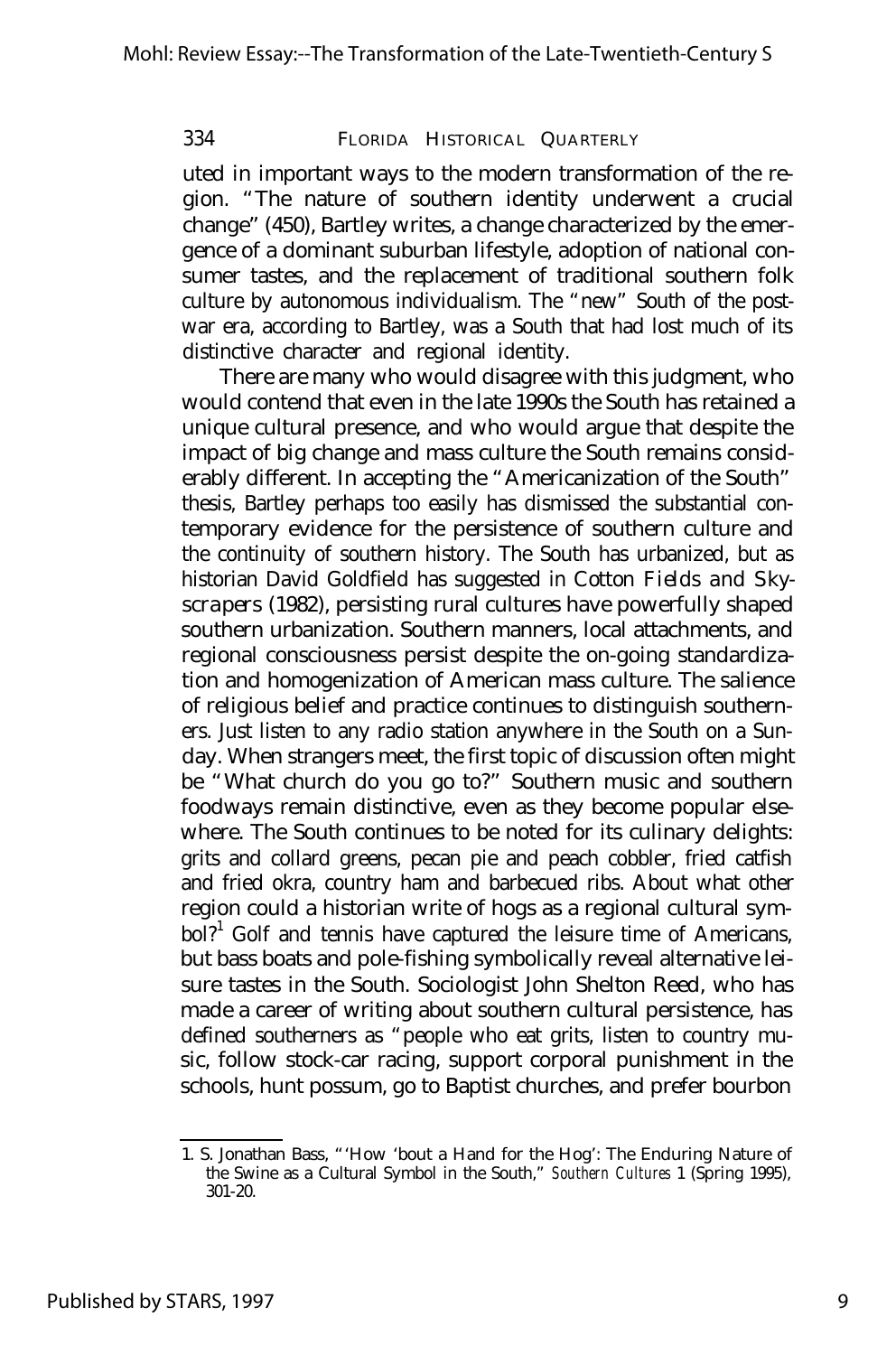to scotch."<sup>2</sup> Unhappily, the long tradition of southern violence has persisted, as well. In the mid-1970s, according to Reed, the FBI's annual uniform crime statistics reported that the list of places with the highest homicide rates was dominated by southern cities; only three non-southern cities broke into the top twenty-five most violent cities in 1972, for example. $3$ 

Beyond this tradition of violence, the South has also been characterized by a persisting culture of poverty. Autonomous suburban lifestyles may be typical for white middle-class professionals in the metropolitan South, but a large population of white and black poor people still dwell in the rural South. The interstates link suburban commuters to city jobs and speed travelers from one big city to another, but a drive through the back roads of the South presents an altogether different version of southern life and culture. According to historian Jacqueline Jones in *The Dispossessed* (1992), as late as 1990 rural poverty was still considerably more widespread in the South than in other sections of the nation. As Jones writes, "The parts of the rural South where poor households represented up to seventy percent of the total population remained in a time warp of sorts. The underlying continuity between antebellum slavery days and conditions of the 1980s was palpable." 4

Bartley suggests that southern politics have been homogenized, particularly with the Republicanization of the South in recent decades. But the traditions of "cracker" politics (or more recently, "Bubba" politics) have lingered on into the 1990s. Florida politicians provide some good examples, especially Governor Lawton Chiles, a leading practitioner of the "that dog won't hunt" school of politicking. During the 1994 Florida gubernatorial campaign, for instance, Governor Chiles stumped challenger Jeb Bush (and journalists, as well) with this cracker line: "The old he-coon walks just be-

<sup>2.</sup> John Shelton Reed, *My Tears Spoiled My Aim and Other Reflections on Southern Culture* (San Diego, 1993), 15. Reed's other books on southern cultural persistence include: *The Enduring South: Subcultural Persistence in Mass Society* (Lexington, Mass., 1972); *One South: An Ethnic Approach to Regional Culture* (Baton Rouge, 1982); *Southerners: The Social Psychology of Sectionalism* (Chapel Hill, 1983); *Whistling Dixie: Dispatches from the South* (Columbia, Mo., 1990); *Surveying the South: Studies in Regional Psychology* (Columbia, Mo., 1993); *Kicking Back: Further Dispatches from the South* (Columbia, Mo., 1995).

<sup>3.</sup> John Shelton Reed, "Below the Smith and Wesson Line: Southern Violence," in Reed, *One South,* 139-53.

<sup>4.</sup> Jacqueline Jones, *The Dispossessed: America's Underclasses from the Civil War to the Present* (New York, 1992), 269-70, 286.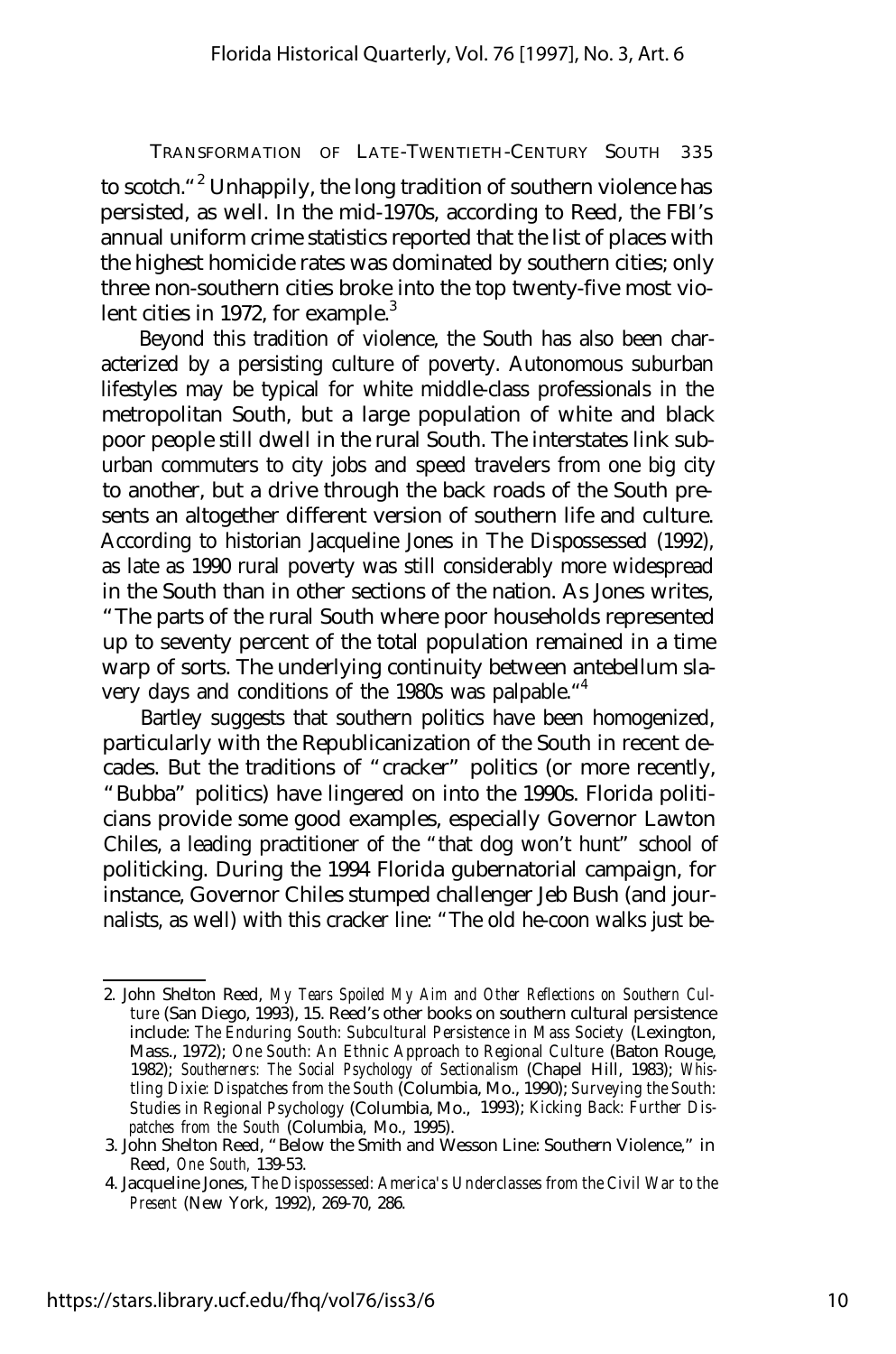fore the light of day." In Panhandle lore, the he-coon was the oldest and wisest raccoon, and Chiles was presenting himself as the hecoon of Florida politics. In 1996, when President Bill Clinton campaigned for re-election in conservative parts of Florida, he announced that he had come "to find myself a he-coon."<sup>5</sup> It is not likely that the "he-coon" style of politics would have much appeal for voters in, say, Massachusetts or California. In Alabama, Governor Fob James has proudly asserted that the Bill of Rights does not apply to the state of Alabama— not the sort of statement that would be highly popular in, say, Minnesota or Oregon. Fob much prefers the Ten Commandments, and he recently threatened to call out the Alabama National Guard in support of a state judge who posted those ancient religious proscriptions on his courtroom wall. And where else but in the South would national politicians such as Jesse Helms or Strom Thurmond find continuing voter support over many years? Thus, despite decades of postwar modernization and homogenization southern politics still seems more than a bit peculiar.

From a broader, more conceptual point of view, Bartley pays too little attention to the considerable recent literature on the South as a shared concept, as a state of mind, or as a mythological place imagined by non-southerners. As historian Edward L. Ayers has written, "the South, contrary to so many words written in defense and in attack, was not a fixed, known, and unified place but a place of constant movement, struggle, and negotiation." Although a land apart, the South was also, as Ayers put it, "continually coming into being, continually being remade, continually struggling with its pasts.<sup>"6</sup> Bartley's book has many strengths, but it has little to say about shifting southern imagery and its cultural meanings.

<sup>5.</sup> *Miami Herald,* July 12, July 18, September 7, 1996.

<sup>6.</sup> Edward L. Ayers, "What We Talk About When We Talk About the South," in Edward L. Ayers, et al., *All Over the Map: Rethinking American Regions* (Baltimore, 1996), 62-82, quotations on pp. 81, 82. On this issue, see also Michael O'Brien, *The Idea of* the *American South, 1920-1941* (Baltimore, 1979); Jack Temple Kirby, *Media-Made Dixie: The South in the American Imagination* (Baton Rouge, 1978); Paul D. Escott and David R. Goldfield, eds., *The South for New Southerners* (Chapel Hill, 1991); Larry J. Griffin and Don H. Doyle, eds., *The South as an American Problem* (Athens, 1995); Richard H. King and Helen Taylor, eds., *Dixie Debates: Perspectives* on *Southern Cultures* (New York, 1996) The classic study by W. J. Cash, *The Mind of the South* (New York, 1941), despite many now apparent weaknesses, is also relevant to the subject of southern regional identity and cultural persistence.